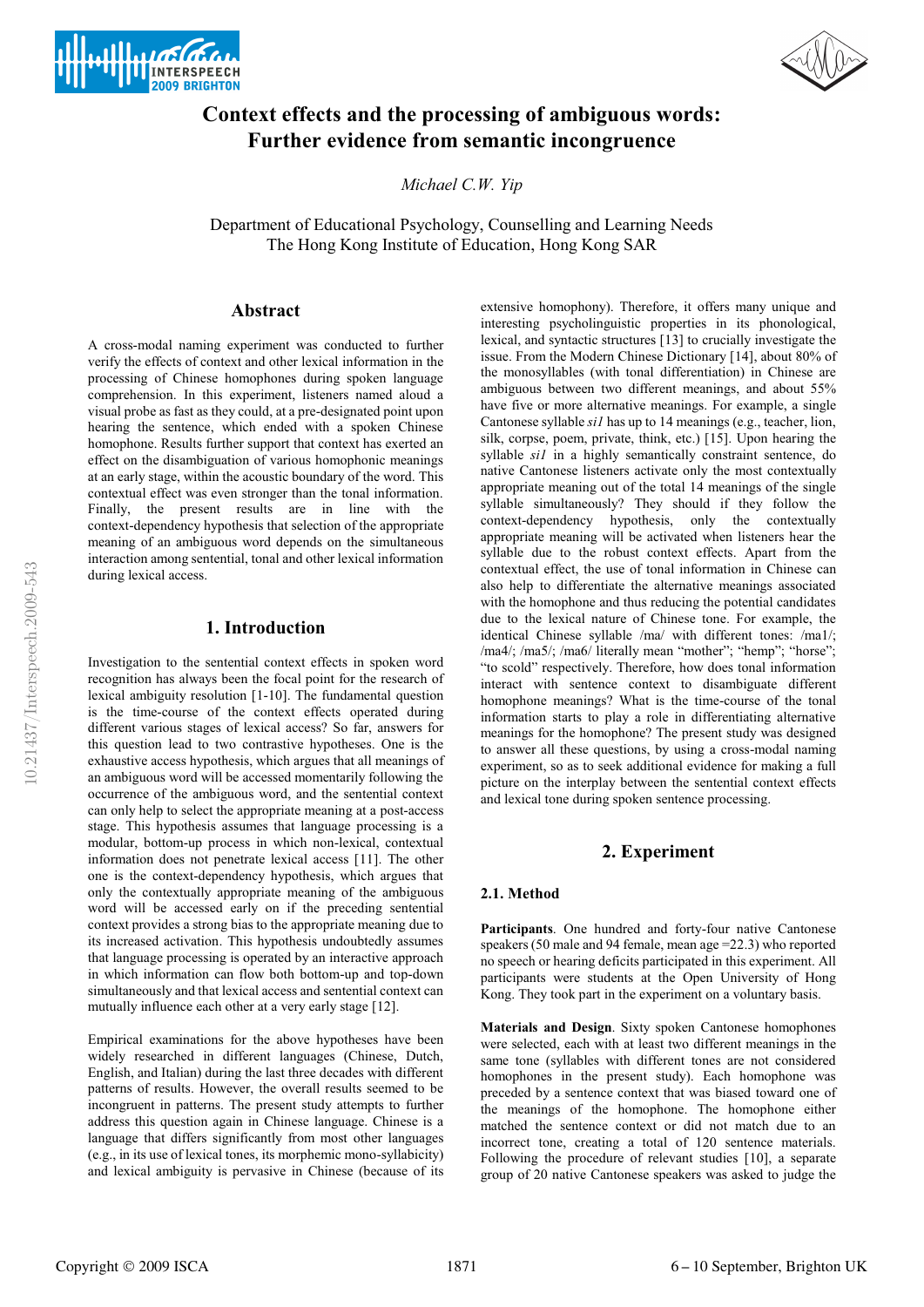degree of constraint of the preceding sentential context on the matched homophone. They were given all the testing sentences with the preceding biasing context but without the homophone, and were asked to fill in the word. They were told to think of a Chinese word that would naturally complete the sentence. Their responses were scored on a 1-4 scale, based on the scale proposed by Marslen-Wilson and Welsh [16]: 1 was given for a word identical to the test word, 2 for a synonym, 3 for a related word, and 4 for an unrelated word. Responses were pooled across the 20 judges, and the mean rating was 1.8. This score was above the high constraint condition in Marslen-Wilson and Welsh's study [16]. An effort was also made to have the sentence context of equal length, and the average length of the test sentences, including the homophones, was 14 words (ranging from 12 to 17 words). In addition, we have made an effort to eliminate any kind of intra-sentential priming from other individual words within the entire sentence frame when constructing the sentence context as much as possible.

Other than the sentential context, we carefully selected the appropriate visual probes as follows. First, all the visual probes were based on a semantic relatedness norm experiment from another separate group of one hundred native Cantonese speakers [10]. In this simple experiment, the participants were asked to immediately think of three Chinese words that have the same or closely related meaning to each homophone, and the mostly frequent words they listed were used to be the related visual probe for each spoken homophone. All the visual probes in each experimental condition were matched with the same category of initial phonemes and individual frequency information.

Altogether, there were four variables manipulated in this experiment:

(1) Context: The preceding context was (a) matched to the context (homophone carried a correct tone that fit the semantics of the sentence context) or (b) mismatched to the context (homophone carried an incorrect tone that did not fit the semantics of the sentence context).

(2) Relatedness: The visual probes were either semantically related to the spoken homophone or unrelated.

(3) Homophone Density: A given homophone had either many potential semantic competitors (four or more alternative meanings) or few semantic competitors (below three alternative meanings). The density information was based on study of Zhang and Zhang [15].

(4) SOA: The visual probe occurred at three different SOAs (stimulus-onset-asynchrony) relative to the spoken homophone: (a) the vowel onset point (VOP), or (b) the acoustic offset of the homophone (OS), or (c) 300ms after the acoustic offset of the homophone (300ms). The vowel onset point (VOP) for each homophone was derived from other previous gating results [8]. The VOP for each spoken homophone was different (average VOP was 58% of the entire duration of the word, around 226msec.).

An example of the high density homophone *ji6* (word) and the two types of test sentences are given below.

(a) Match to context: Nei gau ging hai zoeng zi soeng min se zo di me je ji6. Actually, which word are you writing on the paper?

(b) Mismatch to the context:

Gam do zung ngaan sik lei min ngo zeoi sang ke zau hai ji6. (\*The correct homophone should be ji2 "purple".) Among all the different colors, I hate word the most.

The four visual probes in these sentences are: *bat1* "pen" (related-match), *sue1* "book" (related-mismatch), *booi1* "glass" (unrelated-match), and *sin1* "fresh" (unrelated-mismatch).

**Experimental Apparatus**. All the test sentences were read by a female native Cantonese speaker at a normal conversation speed and tape-recorded digitally in a SONY MD. All the spoken sentences were then transformed and digitized into a Macintosh PowerBook by the SoundEdit software. A computer program called PsyScope [17] controlled the presentation of the materials. A microphone, which was used to register listeners' vocal responses and counted the naming latencies, was connected to the notebook computer. A remote controlled SONY IC-recorder was also used and controlled by the experimenter in another partition of the experimental room to check for participants' accuracy.

**Procedure**. Participants were randomly assigned into three groups of 48. Each group randomly received an equal number of sentences in the 2 (Context) x 2 (Relatedness) x 2 (Homophone Density) x 3 (SOA) factorial design. Each participant received 60 sentences in total. The order of presentation for the sentences was pseudo-randomly arranged such that the visual probes did not consecutively bias spoken homophones. The order of presentation was also counterbalanced across all participants. No participant heard the same homophone twice.

All participants did the experiment individually in a quiet experimental room. Before the experiment, the experimenter explained the task in Cantonese to the listener. First, they were told that they would be hearing a sentence through a pair of headphones, and then at the end of the sentence, they would see a Chinese character (visual probe) appeared on the computer screen. Their task was simply to name aloud the Chinese character into the microphone as quickly and accurately as possible. Before the actual experiment began, they were given a practice session in which they heard a set of separate but similar sentences. The whole experiment took about twenty minutes.

## **2.2 Results**

Mean response latencies, counting from the onset of the visual probe to the vocal response, as a function of context, relatedness and SOA are presented in the following table\*. Errors (i.e. listeners named the visual probes with a word that is totally different from the target word) were very rare (approximately 0.03 across all conditions), and therefore no analysis was conducted on the error data in the present study.

| Context    | Match   |           | Mismatch |           |
|------------|---------|-----------|----------|-----------|
|            | Related | Unrelated | Related  | Unrelated |
| <b>VOP</b> | 795.8   | 826.1     | 789.7    | 833.6     |
| OS         | 754.8   | 807.2     | 788.6    | 813.3     |
| $300$ msec | 738.1   | 813.1     | 736.7    | 820.9     |

\*Note: Because the effect of homophone density was at all absent in the experiment, data for this variable were not computed in the above table.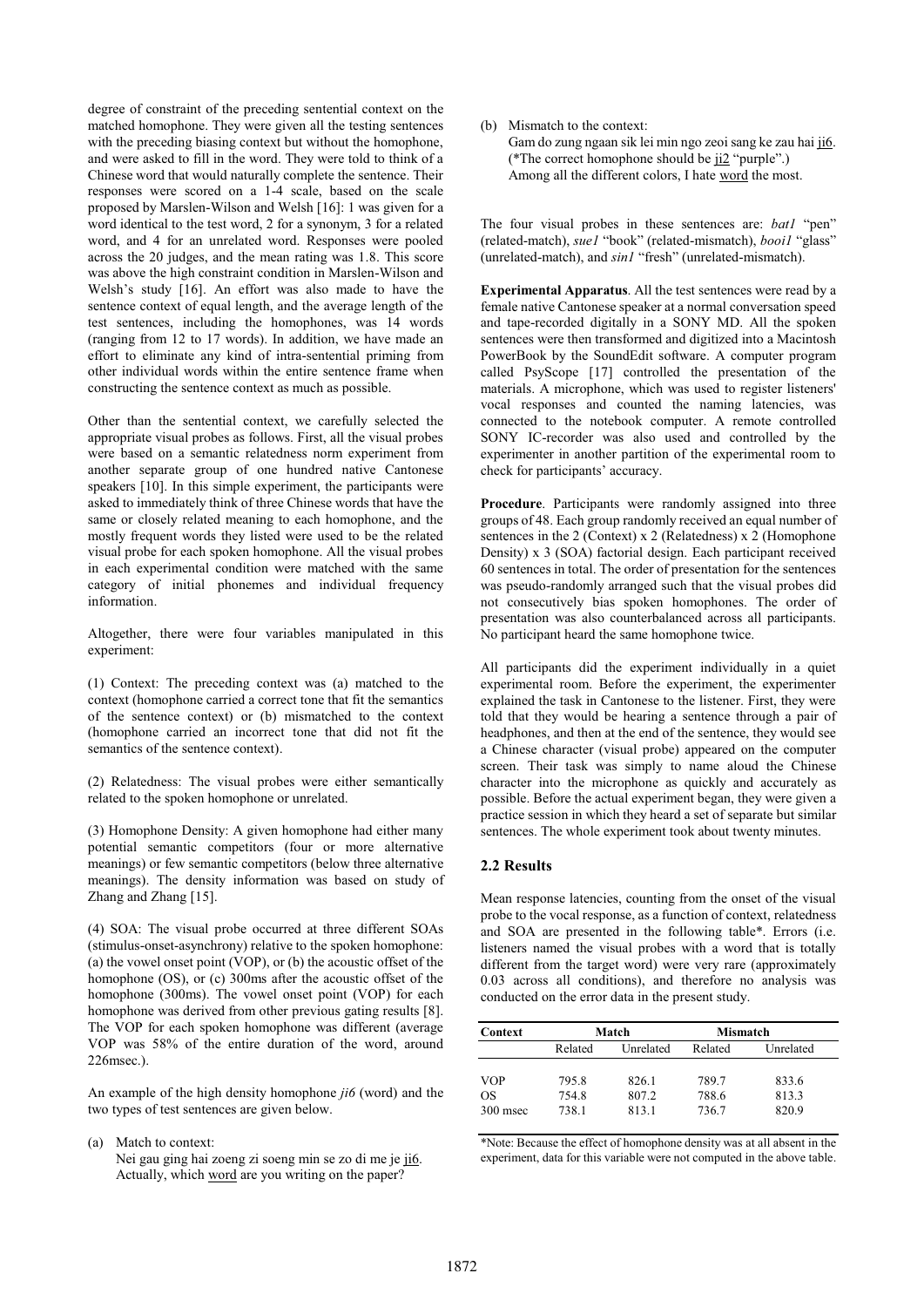A 3 (SOA) x 2 (Context) x 2 (Relatedness) repeated measure ANOVA was conducted on the response latencies to the visual probes. There were main effects on all of the three variables and there were also significant interaction effects of Context and SOA as well as among the three variables. In the followings, we will divide into three parts to analyze the pattern of data, based on the levels of SOA, for easier interpretation.

First, in the condition of VOP, results found that context did not greatly influence the response time,  $F(1,143) = 1.8$ ,  $p > .05$ . It was because the different meanings of the homophone seemed to be accessed before the vowel onset point. This result might propose that there was a very short period of time (probably before VOP) that more than one meaning of the homophone would be accessed after the occurrence of the ambiguous word. This speculation was confirmed by the interaction of SOA by Context, F  $(2,286) = 15.22$ , p <05. However, there is a significant effect of relatedness,  $F(1,143) = 16.53$ ,  $p < .05$ . This result was a kind of semantic priming effect that listeners usually responded to related words faster than the unrelated control words [18].

Second, in the condition of OS, results found that context started to play a role in selecting the correct meaning of the homophone due to significant different responses times between match and mismatch context conditions,  $F(1,143) = 13.46$ , p  $<$  0.05. Together with the significant relatedness effect F (1,143)  $= 21.87$ ,  $p < .05$ , as well as the interaction between Context and relatedness, F  $(2,286) = 38.13$ , p <.05 all these results indicated that the processing time to access the correct homophone meaning would be shortly after the VOP of the homophone and possibly within the acoustic boundary of the word [5-10] when the context matches the meaning of the homophone.

Thirdly, in the condition of 300msec, results indicated clear relatedness F (1,143) = 31.56,  $p < .05$  but a nil context effect. The patterns of results were reasonable and compatible with previous studies. In this stage, listeners would base more on the acoustic information of the homophone to make up a correct response.

In addition, there was the overall main effect on the variable of SOA, F  $(2,286) = 52.7$ , p < .001. Collapsed over other variables, the mean response time to each SOA condition was 811msec (VOP), 791msec (OS) and 777msec (300msec); and the fastest response latencies occurred at the 300msec SOA. The SOA effect implied that the access to a correct homophone meaning appeared at a relatively late period of time (after the VOP to 300msec following the occurrence of the ambiguity) even the preceding sentence offered contextual influence. This result is consistent with Simpson and Krueger's finding [19].

One more thing is that the present patterns of results pointed out that the context effects were even stronger than the tonal influence of the homophone itself, a kind of semantic incongruence. That is, even the listeners hear a pseudo-homophone (correct segmental information with incorrect supra-segmental information of the same syllable) that do not match the current context, they still access the contextually appropriate homophone meaning first and then the acoustically appropriate pseudo-homophone meaning emerge thereafter when the tonal information of the homophone interact with the current semantics of the sentence context. This process is most likely taking place between the time of VOP and OS, which is consistent with other previous gating results [6].

## **3. General Discussion**

The present study further examines the lexical ambiguity in sentence processing from a cross-language perspective, we used spoken Chinese homophone as a rigorous test case because of the pervasive homophony phenomenon in Chinese language. Clearly, the semantic incongruence results confirm that sentence context really aids the processing of Chinese homophones at an early stage, shortly after the acoustic onset of the word (or vowel onset of the word) and most likely within the acoustic boundary of the spoken word. These findings further confirm that Chinese speakers could identify the appropriate meaning at an early point of time that was consistent with other relevant studies in Chinese sentence processing [5-10,13].

In addition, the present results indicated an interaction effect between context and tonal information. The interaction firstly demonstrated that contextual information mutually interacted with the tonal (or other lexical information) of the Chinese homophones together during sentence processing. The role of tonal information clearly shows up late, compared with the strong context effects, during the temporal processing of the homophone because native Cantonese listeners usually realized the tone of Chinese words at the onset of their vowel sound. These results are compatible with the gating results reported in our previous studies [6].

One point should be noted that the effect of homophone density was absent in the present study once again. Possible explanations for this result may be: (1) due to the fact that the semantic judgment norms gathered in this study are ineffective in reflecting the nature of this variable; or (2) the variable of homophone density may not be simply measuring the actual number of semantic competitors based on the same phonological representation since listeners may actually not have knowledge to some potential words in their mental lexicon [20]. Ongoing experiments with different methodologies (such as eye-tracking measure) or different experimental designs [21] are being designed in our laboratory to further examine the nature of homophone density effect as well as the contextual influence in Chinese spoken word recognition and sentence processing.

#### **4. Acknowledgements**

This research was supported by the Research and Development Fund from the Open University of Hong Kong and the Research Support Fund from the Hong Kong Institute of Education. I would like to thank Ping Li and three anonymous reviewers for their constructive comments to the study and to Katherine Leung for her assistance in materials preparation to the experiment. The author is now at the Department of Educational Psychology, Counselling and Learning Needs, The Hong Kong Institute of Education. Email: mcwyip@ied.edu.hk

## **5. References**

Onifer, W., & Swinney, D. A. (1981) Accessing lexical ambiguities during sentence comprehension: Effects of frequency of meaning and contextual bias. *Memory & Cognition, 9,* 225-236.